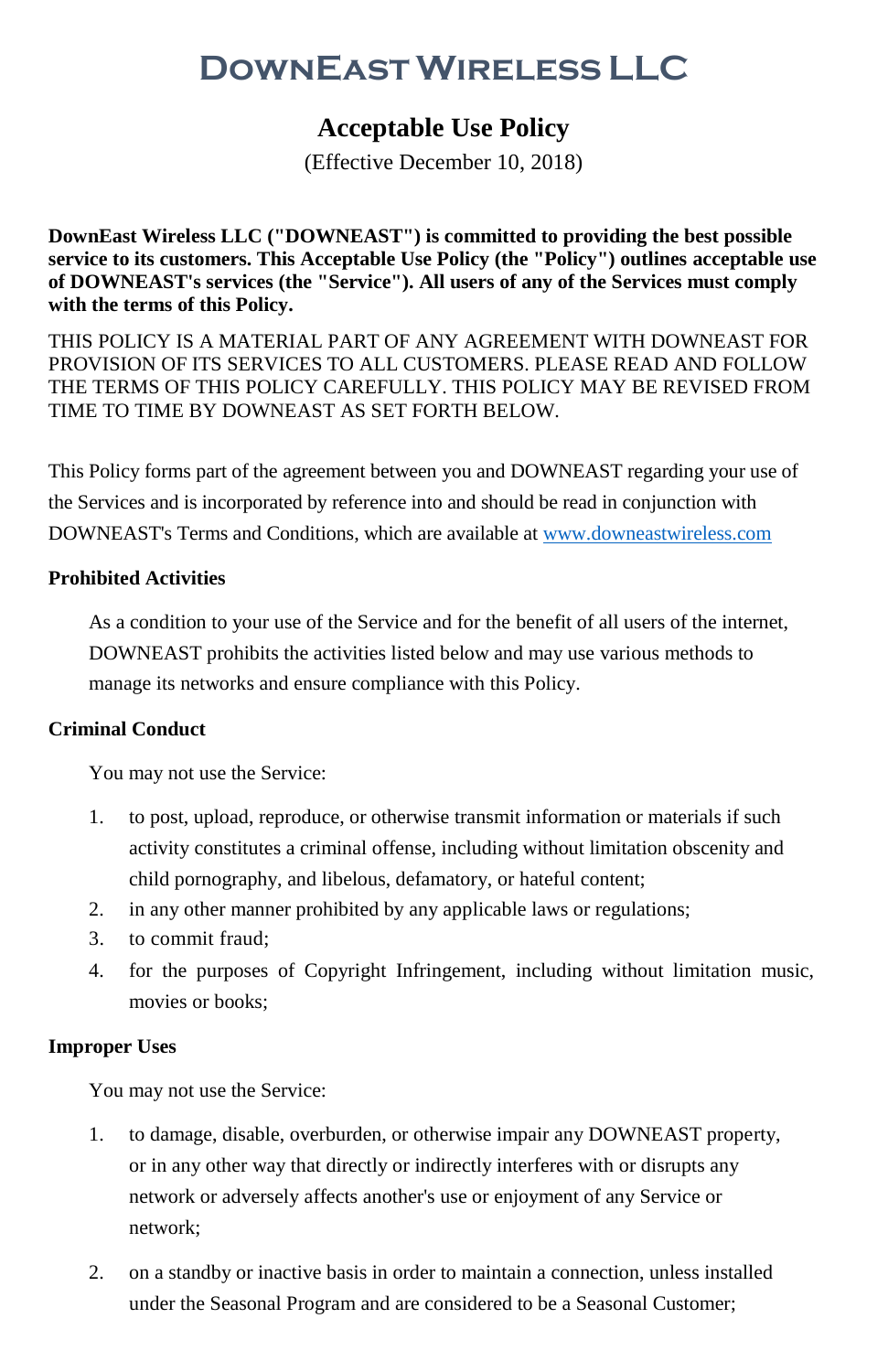- 3. to excessively consume or utilize the system or network resources;
- 4. in any other manner that may weaken network performance, as determined in DOWNEAST's sole discretion;
- 5. to store, post, transmit, or disseminate material or information that is harmful, threatening, abusive, harassing, indecent, or otherwise objectionable;
- 6. in any manner that may give rise to a civil liability, or otherwise violates any local, state, national, or international law, order, rule, or regulation
- 7. to transmit or facilitate any spam, which includes without limitation any and all unsolicited or unauthorized advertising, telemarketing, promotional materials, junk mail, bulk e-mail, duplicative e-mail, commercial e-mail, fax broadcasting, or fax blasting. For purposes of this Policy, an e-mail may be "unsolicited" if (1) the recipients' e-mail addresses were not obtained through a personal or customer relationship, (2) the recipients did not consent to receive communications from the sender, or (3) the recipients have opted out of receiving communications from the sender;
- 8. to impersonate any person or entity, to falsely state or otherwise misrepresent your affiliation with any person or entity, or to create a false identity for the purpose of misleading others;
- 9. to upload files or transmit any material that contains viruses, worms, Trojan horses time bombs, cancelbots, corrupted files, or other code that is designed to or may cause damage; or
- 10. to store or collect, or attempt to store or collect, personal information about third parties without their prior knowledge and express consent.

# **Acceptable Use Thresholds**

To protect our networks and services, and ensure all customers are provided with a fair amount of access to the Internet over our network, DOWNEAST has in place Acceptable Use Thresholds for each Internet Service Package available. The purpose of this threshold is to provide equitable delivery of upload and download speeds to all DOWNEAST customers.

| Residential/ Commercial Package | Acceptable Use Threshold<br>(per month) |
|---------------------------------|-----------------------------------------|
| LiTE                            | 25 GB                                   |
| <b>LTE</b> Essential            | 100 GB                                  |
| <b>LTE</b> Premium              | 200 GB                                  |
| <b>LTE Unlimited</b>            | Unlimited                               |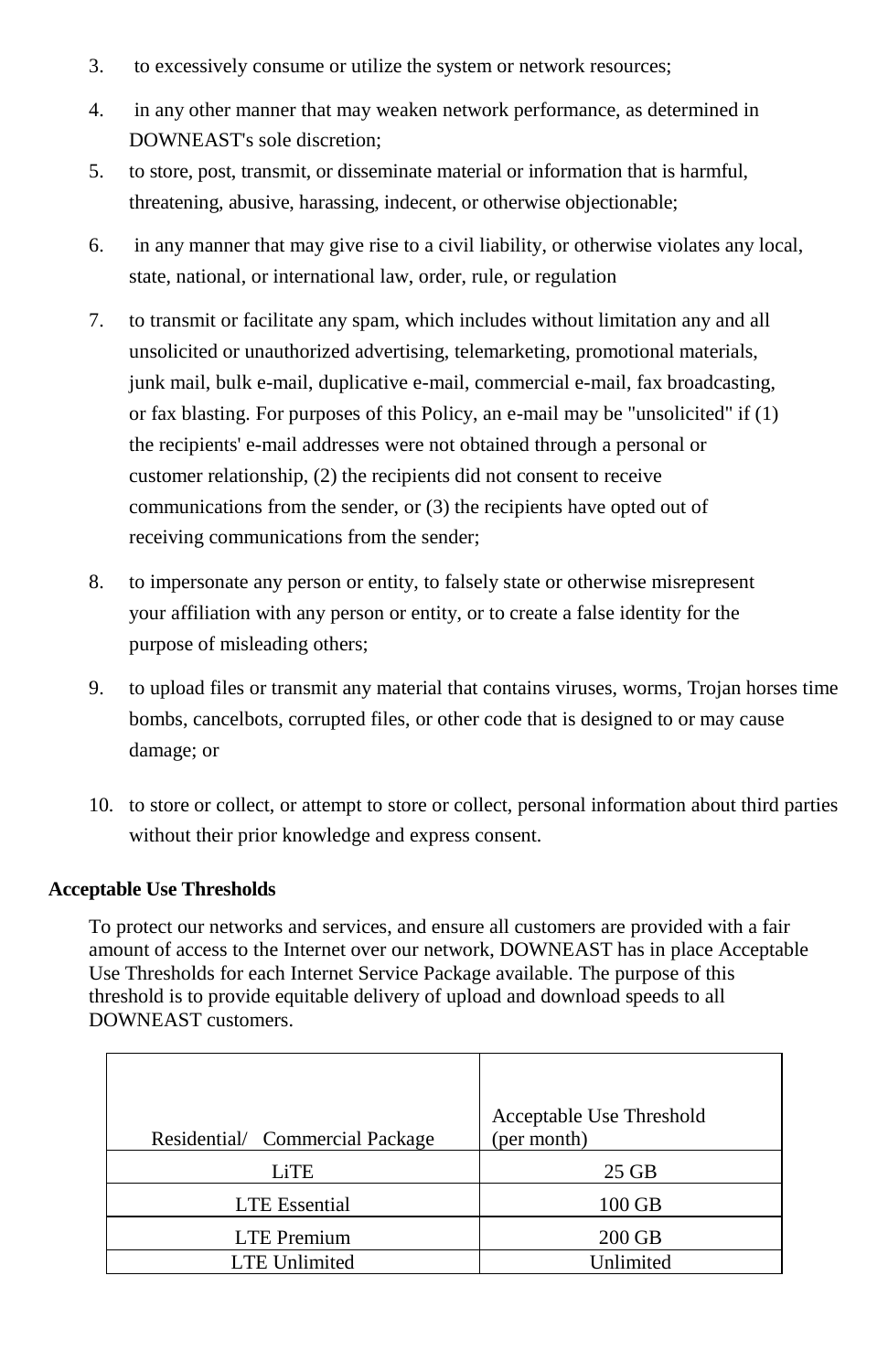If your total usage reaches 80% or more of the Acceptable Use Threshold, we will attempt to notify you by e-mail. If at any time, within one month, your usage exceeds the Acceptable Use Threshold (exceeding 100%), your service may be subject to slower throughput speeds. Your service will be restored on the first day of your next billing cycle, when the threshold resets back to zero. You may also restore service by purchasing additional usage by logging into your individual account or by contacting our office. You may log into your individual account through our customer portal found right on our website.

#### **Newsgroups**

You should carefully review all applicable guidelines, standards, FAQs, and any other available information when posting to any newsgroup. Postings must be limited to those that are related to the topic of the newsgroup, as described in the newsgroup materials. You are also prohibited from sending "mass e-mails" (e-mails sent to 10 or more people), if such a mass e-mail would be reasonably expected to provoke complaints from the recipients.

#### **Use of Your Account by Others**

Use of the Service by others for illegal or improper activities or for any purpose or in any manner prohibited by this Policy is prohibited. Any configuration of your network that would give a third party the ability to use the Service in an improper manner or for an improper purpose is prohibited. You may not distribute, transfer, copy or sell the Service or any portion thereof without DOWNEAST's prior written consent. You are solely responsible for all content that you transmit or receive utilizing the Service, and are responsible for abuse of your account by others.

#### **Violations of Policy**

In the event that you violate this Policy, DOWNEAST may, without limitation, take any one or more of the following actions:

- 1. issue a warning;
- 2. suspend your privileges as they relate to posting matters and access to DOWNEAST's network;
- 3. increase fees associated with your Service;
- 4. suspend your account;
- 5. terminate your account;
- 6. bill you for administrative costs and/or reactivation charges;
- 7. bring legal action to enjoin violations and/or to collect damages, if any, caused by violations; or
- 8. take no action.